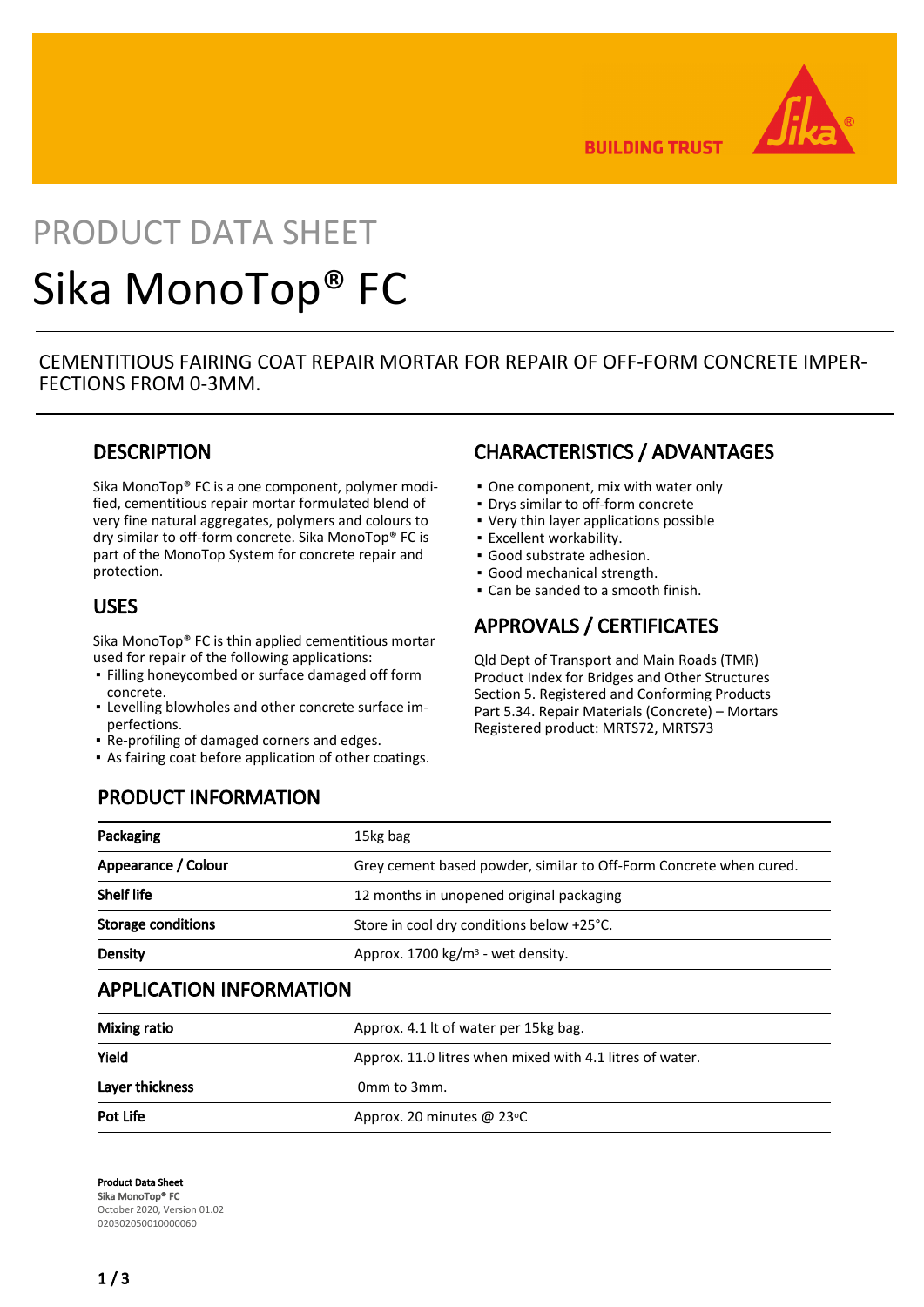## APPLICATION INSTRUCTIONS

#### SUBSTRATE QUALITY / PRE-TREATMENT

All surfaces must be clean, and free from any loosely adhering particles, or contaminants such as dirt, oil, dust, grease, etc.

Cement laitance should be removed by sandblasting, scabbling, etc. to allow for maximum adhesion. All blowholes, honeycombing etc. should be filled with Sika MonoTop® FC mixed to mortar consistency. Dry and absorbent substrates should be thoroughly pre-wetted, and the surface allowed to dry (to achieve what is referred to as a 'saturated surface dry' condition) before application commences.

#### MIXING

For larger volumes, pour approximately 4.1 litres of clean fresh water into a suitable mixing container and slowly add all of the powder while mixing continuously with a Sika mixing paddle attached to a slow speed (500 r.p.m) electric drill. Reduce speed if required so not to untrap air into material. Thoroughly mix until a smooth, lump free consistency is achieved - minimum mixing time of 3 minutes is recommended. For small volumes and partly mixing by hand, add 3 volumes of the Sika MonoTop® FC to 1 volume of clean fresh water and mixed thoroughly until fully lump free consistency is achieved.

The consistency can be adjusted by using less water if desired.

#### APPLICATION

Apply Sika MonoTop® FC to the prepared and dampened surface according to general plastering methods using a spatula, trowel or similar. Maximum thickness in a single layer = 3mm. If the Sika Mono-Top® FC is to be over coated, as soon as the mortar layer has initially hardened, a fine gripping surface, comparable to sand paper, should be achieved by evenly rubbing down with a dry sponge or similar.

#### CURING TREATMENT

In moderate ambient conditions Sika MonoTop® FC does not require curing. On hot substrates and windy conditions protection to the substrate and curing may be necessary. If curing is required cure as soon as possible using in line with sound concrete practice.

#### CLEANING OF EQUIPMENT

Clean all tools and equipment with water immediately after use. Hands and skin should be cleaned with warm soapy water. Hardened Sika MonoTop® FC can only be removed mechanically.

## IMPORTANT CONSIDERATIONS

Rapid drying out due to sun or strong wind must be avoided and protect the area of application if required. To aid curing protect fresh surfaces with water spray, wet hessian or polythene sheets for a minimum of 3 days. If no further coatings are to be applied to the finished surface, a membrane curing compound may be used.

If overcoating Sika MonoTop® FC with decorative or protective coatings it must not be finished off with steel or plastic implements. The surface must have a finish compared to fine sandpaper.

Sika MonoTop® FC will not bridge live cracks. Do not apply Sika MonoTop® FC to a dry substrate. Sika MonoTop® FC is not suitable for use as an adhesive for tiles.

High quality, long term repairs can only be achieved if they are carried out conscientiously by experienced applicators giving adequate detail to surface preparation, priming of concrete and steel, mixing of repair mortars, application and curing.

# BASIS OF PRODUCT DATA

All technical data stated in this Product Data Sheet are based on laboratory tests. Actual measured data may vary due to circumstances beyond our control.

# LOCAL RESTRICTIONS

Please note that as a result of specific local regulations the declared data for this product may vary from country to country. Please consult the local Product Data Sheet for the exact product data.

# ECOLOGY, HEALTH AND SAFETY

Ensure the use of correct PPE while mixing the material including protective gloves, clothing, eye protection and hearing protection. Change soiled work clothes and wash hands before breaks and after finishing work.

Local regulations as well as health and safety advice on packaging labels must be observed.

**BUILDING TRUST** 

Product Data Sheet Sika MonoTop® FC October 2020, Version 01.02 020302050010000060